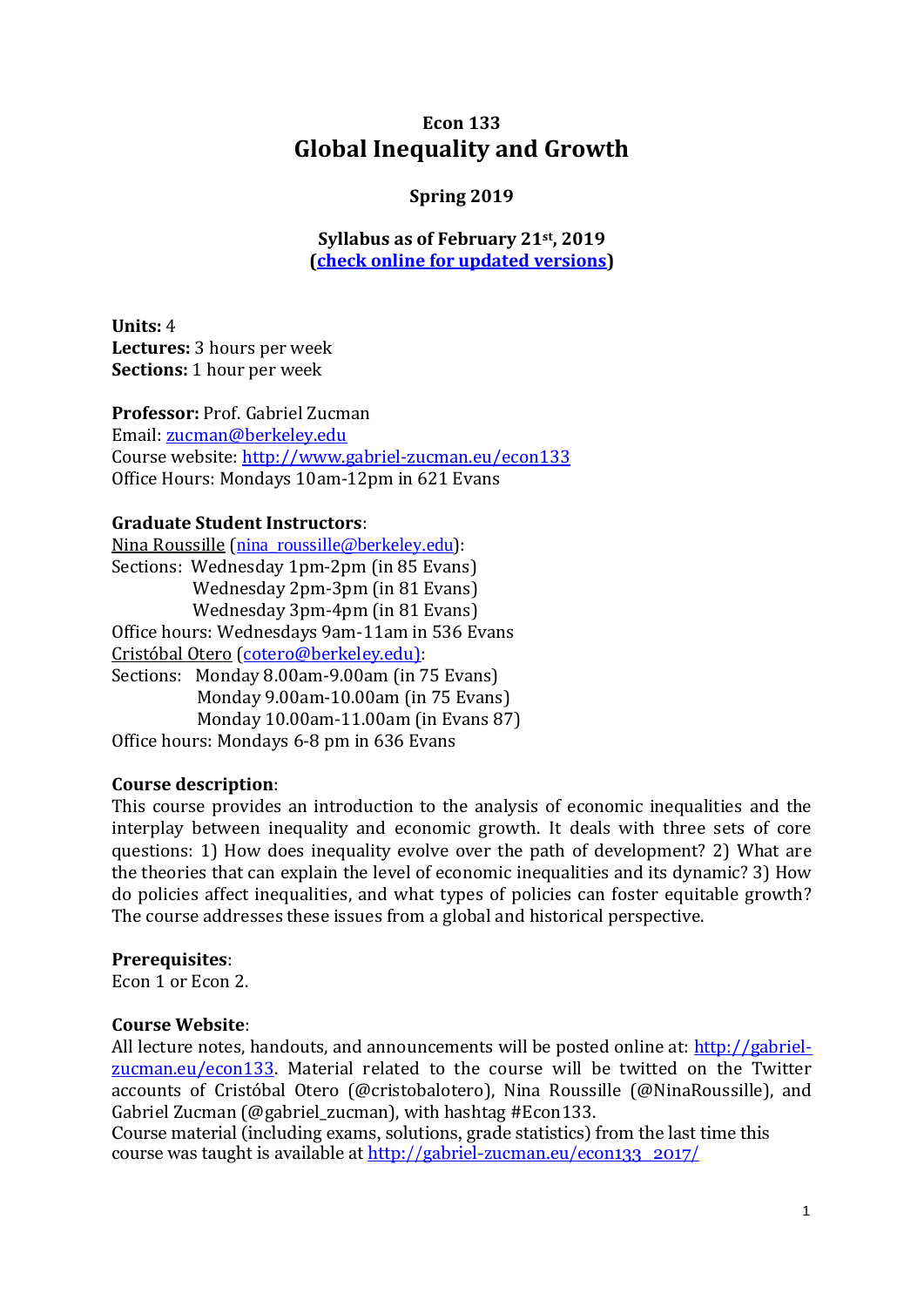### **Lectures**:

Tuesdays 5.00pm-8.00pm, in 4 LeConte

### **Enrollment**:

The economics department relies completely on CalCentral for enrollment purposes. To add the course, check to see which sections have space and then access CalCentral. If you are already on the waiting list but want to change your section choice, access CalCentral and use the "swap" function. See GSI Coordinator Preston Mui [\(headgsi@econ.berkeley.edu\)](mailto:headgsi@econ.berkeley.edu)) or an Econ Undergrad Advisor (539 Evans, [ugrad@econ.berkeley.edu\)](mailto:ugrad@econ.berkeley.edu)) for help.

### **Required readings**:

There is no textbook that covers all the material that we will see in class, so to succeed in this course it is essential to attend all the lectures. Lecture notes will be posted on the course website, but these notes are not comprehensive, so it is critical to be attentive and to take notes during lectures. Lectures are key to doing well in this course. In addition to attending all lectures, the other requirement is to read the five texts below, which will be assigned over the semester:

- Thomas Piketty, Emmanuel Saez, and Gabriel Zucman (2018), "Distributional [National Accounts: Methods and Estimates for the United States](http://gabriel-zucman.eu/files/PSZ2018QJE.pdf)", *Quarterly Journal of Economics*.
- [World Inequality Report 2018](https://wir2018.wid.world/files/download/wir2018-full-report-english.pdf), part II: "Trends in Global Income Inequality"
- Marianne Bertrand (2017), "The [Glass](http://faculty.chicagobooth.edu/marianne.bertrand/research/papers/The%20Glass%20Ceiling_112117.pdf) Ceiling," *Economica*, forthcoming
- Gabriel Zucman (2014), "Taxing Across Borders: Tracking Personal Wealth and [Corporate Profits](http://gabriel-zucman.eu/files/Zucman2014JEP.pdf)", *Journal of Economic Perspectives*, 28(4): 121-148.
- Lucy Page and Rohini Pande (2015), "Ending Global Poverty: Why Money Isn't [Enough](https://pubs.aeaweb.org/doi/pdfplus/10.1257/jep.32.4.173)", *Journal of Economic Perspectives*, 32: 173-200.

These five readings are compulsory. All the material seen in lectures and in these five compulsory readings is examinable. For each compulsory reading, you will be asked to hand in answers to a few short essay questions. For these short essay questions, group work is not permitted: each student must turn in his/her own answers for each of the five compulsory readings. Three out of these five short essay questions will be randomly graded, and each graded essay will count for 5% of the final grade (hence 15% overall). Essays must be submitted before the due deadline via bCourses.

### **Optional readings:**

In addition to the required readings above, there are three books that are recommended optional readings:

- Thomas Piketty's *Capital in the 21st Century* (2014, Harvard University Press).
- The World Inequality Report 2018[: https://wir2018.wid.world](https://wir2018.wid.world/)
- Anthony Atkinson's *Inequality: What Can be Done?* (2015, Harvard University Press).

### **i-clicker remotes**

i-clicker remotes are required. They're devices that allow you to respond to questions posed during lecture. New and used i-clicker remotes can be purchased or rented at the University Bookstore. **Register your i-clicker online within the first two weeks of class by going to http://www.iclicker.com/registration**. Complete the fields with your first name, last name, student ID, and i-clicker remote ID. The remote ID is the series of numbers and sometimes letters found on the bottom of the back of your i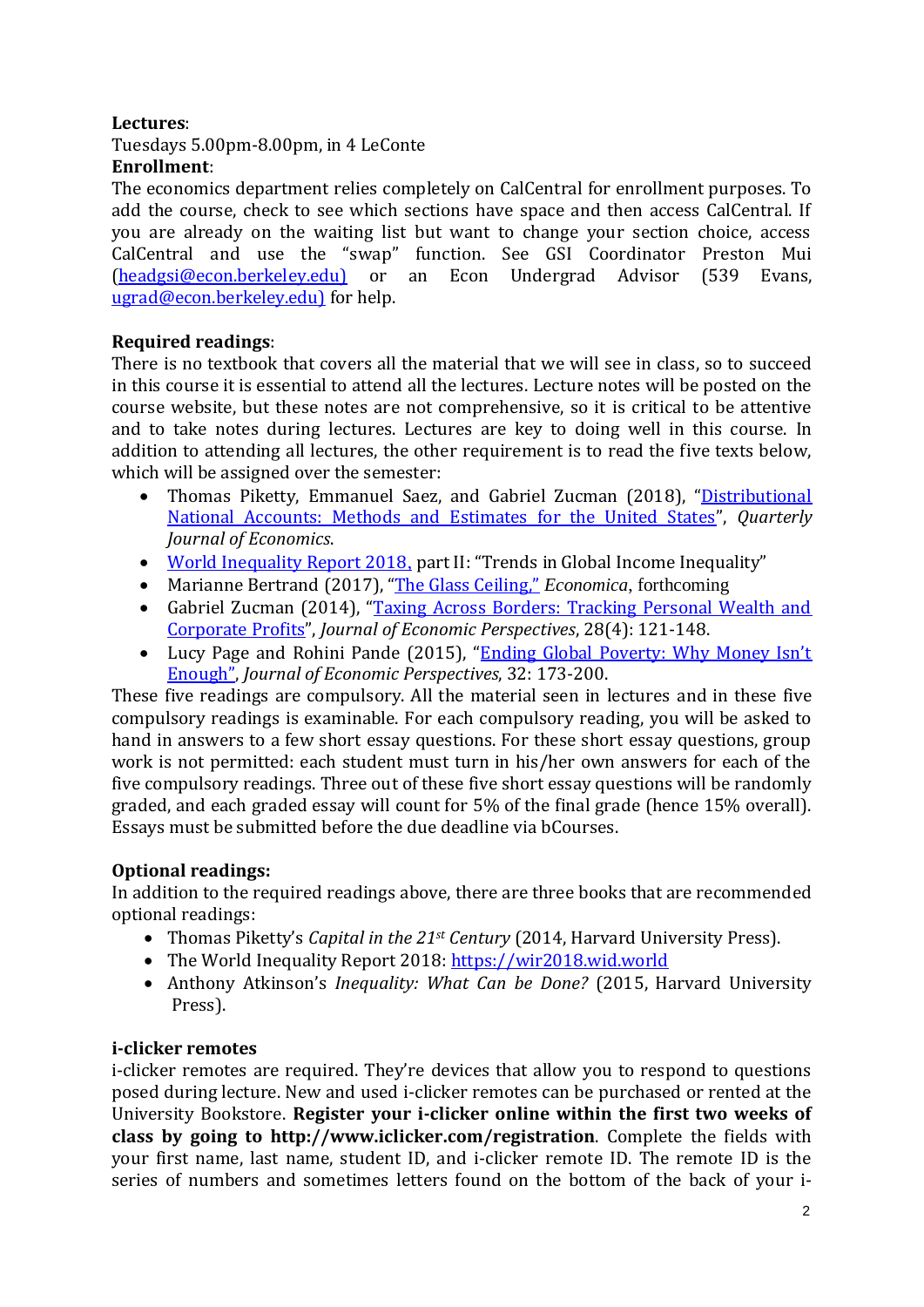clicker remote. To complete the registration you'll need to respond to at least one question during the first two weeks of class. Your i-clicker will be used in every lecture, and part of the grade depends on answering correctly to questions in lectures, so be sure to bring your i-clicker.

#### **Course structure**:

The course is organized into five parts and twenty-five topics (see list below). There will be one mid-term exam in class.

#### **Sections structure**:

• First, you will review the material seen in lectures.

Second, you will critically discuss current newspaper articles related to inequality and growth, using the concepts seen in lectures. Cristóbal Otero (@cristobalotero), Nina Roussille (@NinaRoussille), and Gabriel Zucman (@gabriel\_zucman) will tweet one recent newspaper article with hashtag #Econ133 each week on Friday evening. You must read these three short newspaper articles every week before attending sections. Part of the section will be devoted to discussing these articles. At least once during the semester you will be asked to write an essay on one article and to lead the ensuing class discussion. This work will be done in groups of two or three, and 10% of the final grade will be based on this essay and the ensuing class discussion. In addition, 5% of the final grade will be based on regular participation during sections. There will be bonus points in the midterm and final for answering questions related to the newspaper articles twitted during the semester, so make sure to read them all!

#### **Grading**:

- Midterm (in class, March 12<sup>th</sup>, 5pm-6.30pm): 20%
- Final (May  $17<sup>th</sup>$ , 11.30am-2.30pm):  $45%$
- Answering i-clicker questions accurately during lectures: 5%
- Short essay questions on the five compulsory readings: 15% (3 x 5%).
- Work in sections: 15%, decomposed as follows:
	- $\checkmark$  At least one essay on and class discussion of a newspaper article in groups of two or three students: 10%
		- ✓Overall class participation: 5%.

Credit for the mid-term and final exams will be based on conceptual understanding of the ideas taught in the lectures. Both midterm and final will be closed-notes (class notes, books, and electronic devices are not allowed). Paper and pen only. Please bring your own paper and stapler if you don't use a blue book and need to staple separate sheets. The final will be cumulative and based on the full material covered in class, including material tested in the midterm. **Don't enroll in this course if you cannot attend the final exam on May 17th, 11.30am-2.30pm.**

#### **Academic honesty policy**:

In fairness to students who put in an honest effort, cheaters will be harshly treated. Any evidence of cheating will result in a score of zero (0) on that assignment. Cheating on a midterm or the final exam results in an "F" for the course. Cheating includes but is not limited to bringing written or electronic materials into an exam, using written or electronic materials during an exam, copying off another person's exam or assignment, allowing someone to copy off of your exam or assignment, having someone take an exam or assignment for your, and plagiarizing written materials. Incidence of cheating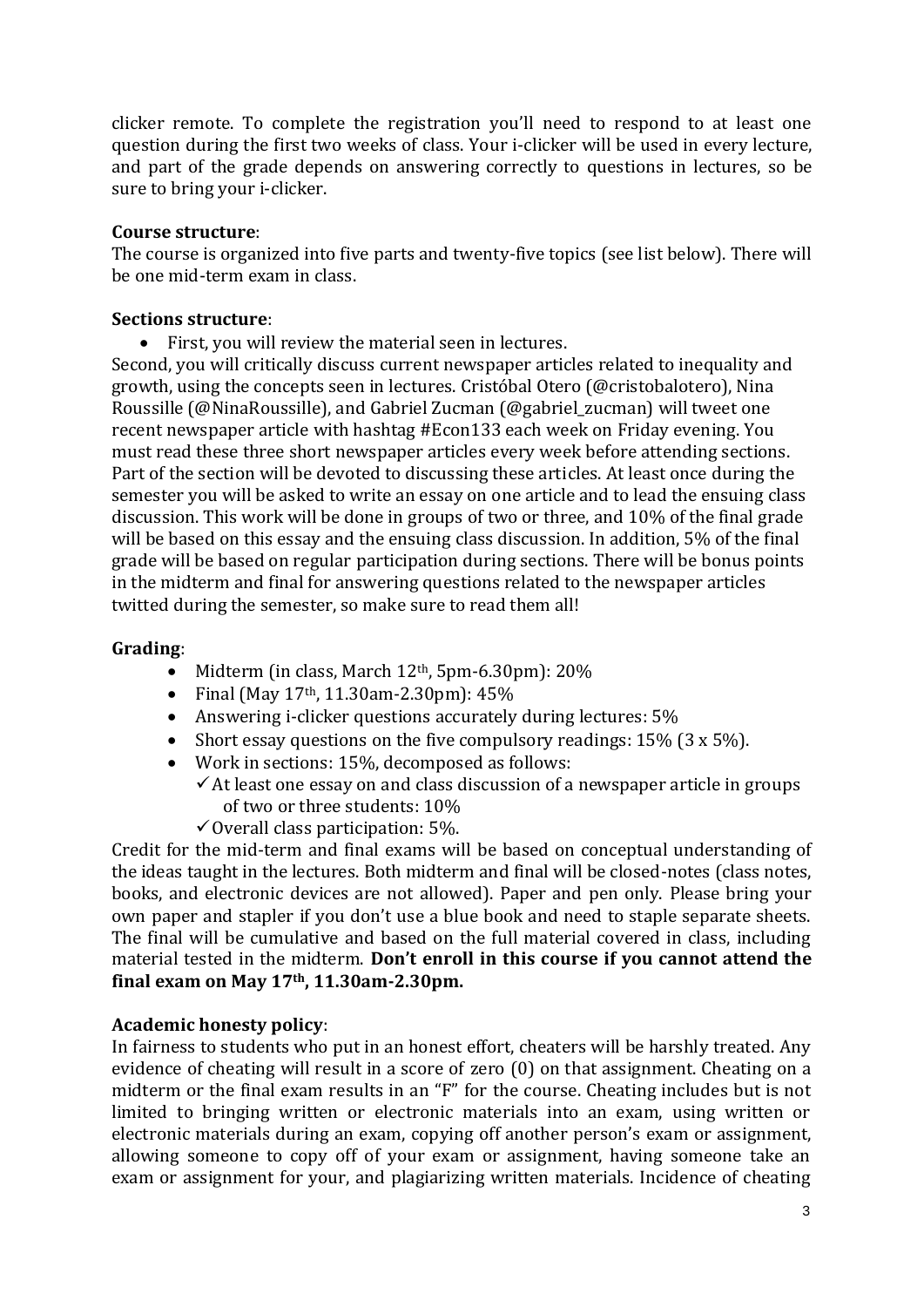are reported to the Center for Student Conduct, which administers additional punishment. See also: [http://sa.berkeley.edu/conduct/students/standards.](http://sa.berkeley.edu/conduct/students/standards)

### **Special Accommodations:**

If you require special accommodations for exams or lecture due to learning or other disability, if you have emergency medical information that you wish to share, or if you need special arrangements in case the building must be evacuated, **please speak with your GSI by January 31st**. You will ultimately need to obtain the evaluation form from Disabled Students' Program (http://dsp.berkeley.edu, 260 César Chávez Center) which they will send electronically to me. Exams for those needing accommodations are proctored by DSP's Proctoring Service, which requires notice of participants at least two weeks in advance of an exam. Request for exam accommodation must be received and acknowledged by your GSI at least two weeks before an exam.

### **Regrade policy**:

Omissions or clerical errors on midterms/exams will be corrected upon request. Substantive re-grade requests for the midterm/exam must be submitted in writing to your GSI within one week of getting your graded midterm/exam back. Your entire exam will be regraded—by a different GSI or by me—and your grade may go up or down. There will be no re-grades on essays.

### **PART I – Core Concepts**

- **Compulsory reading:** Thomas Piketty, Emmanuel Saez and Gabriel Zucman (2018), "[Distributional National Accounts: Methods and Estimates for the United](http://gabriel-zucman.eu/files/PSZ2018.pdf)  [States](http://gabriel-zucman.eu/files/PSZ2018.pdf)"
- Short essay questions on this reading to be handed in on **Feb. 3rd.** 
	- 1. Introduction
	- 2. What is income?
	- 3. What is capital?
	- 4. Inequality between labor and capital
	- 5. Inequality between individuals

### **PART II – Global Growth and its Distribution**

- **Compulsory reading:** [World Inequality Report 2018](https://wir2018.wid.world/files/download/wir2018-full-report-english.pdf), part II: "Trends in Global Income Inequality"
- Short essay questions on this reading to be handed in on **Feb 17th.**
	- 6. Global income inequality dynamics
	- 7. Trends in inequality between countries
	- 8. Trends in inequality within countries
	- 9. The United States in international perspective